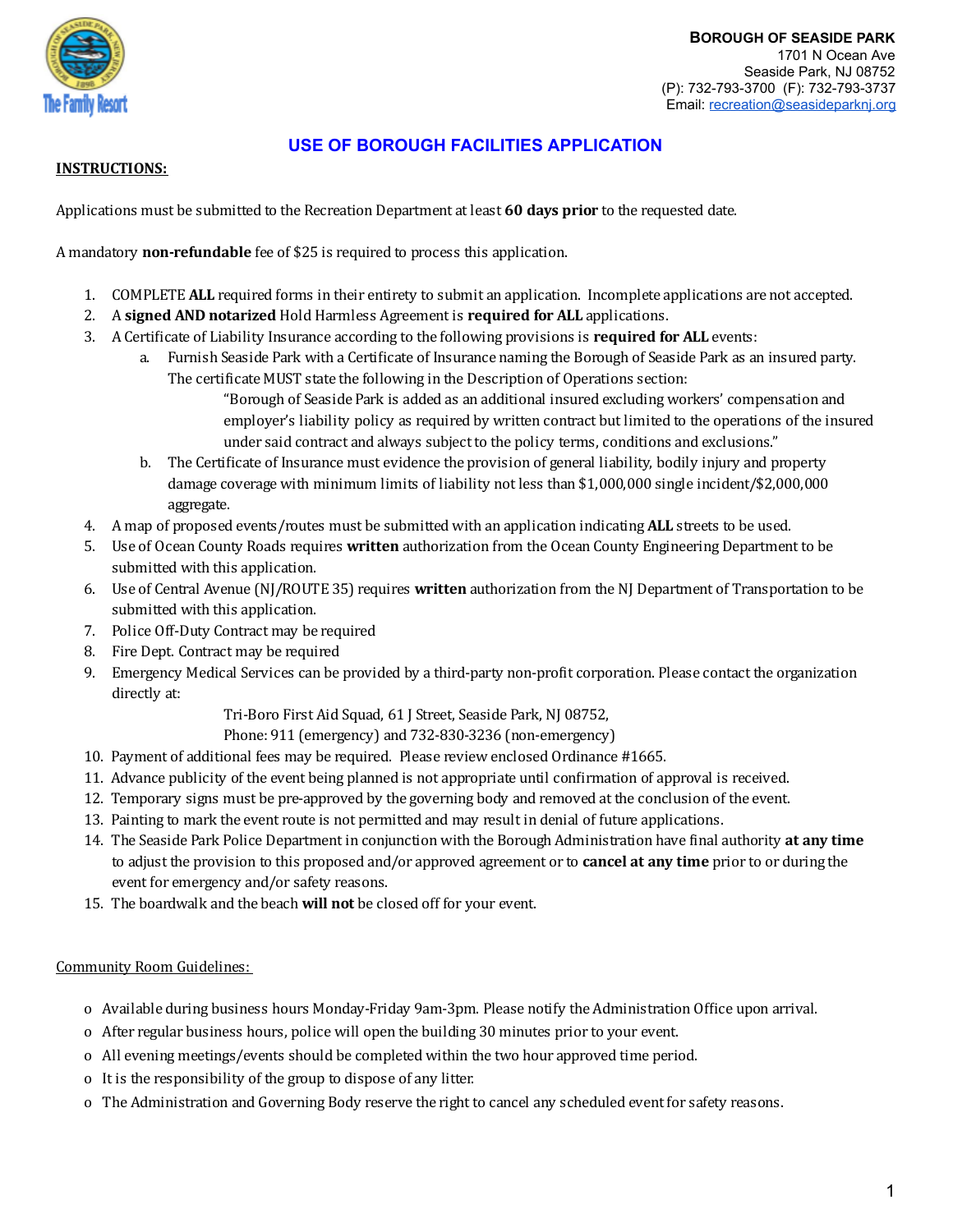

| Non Profit: $\Box$ Yes $\Box$ No            |                                                                                                                                                                                                                                                                                                                                                                                                            |  |
|---------------------------------------------|------------------------------------------------------------------------------------------------------------------------------------------------------------------------------------------------------------------------------------------------------------------------------------------------------------------------------------------------------------------------------------------------------------|--|
|                                             |                                                                                                                                                                                                                                                                                                                                                                                                            |  |
|                                             | <u> 1989 - Johann Barn, amerikansk politiker (d. 1989)</u>                                                                                                                                                                                                                                                                                                                                                 |  |
|                                             |                                                                                                                                                                                                                                                                                                                                                                                                            |  |
|                                             | $\sim$ to $\sim$ to $\sim$ to $\sim$ to $\sim$                                                                                                                                                                                                                                                                                                                                                             |  |
|                                             |                                                                                                                                                                                                                                                                                                                                                                                                            |  |
|                                             | Anticipated Attendance: <u>with a series of the series of the series of the series of the series of the series of the series of the series of the series of the series of the series of the series of the series of the series o</u>                                                                                                                                                                       |  |
|                                             |                                                                                                                                                                                                                                                                                                                                                                                                            |  |
|                                             |                                                                                                                                                                                                                                                                                                                                                                                                            |  |
|                                             | □ Borough Council Meeting Room/Courtroom                                                                                                                                                                                                                                                                                                                                                                   |  |
| □ 5th Avenue Pier                           |                                                                                                                                                                                                                                                                                                                                                                                                            |  |
| □ Parking Lot:                              | $\square$ 1<br>$\square$<br>□3<br>$\Box$ 4                                                                                                                                                                                                                                                                                                                                                                 |  |
| □ Field/Court                               | $location(s)$ :                                                                                                                                                                                                                                                                                                                                                                                            |  |
|                                             | location(s):                                                                                                                                                                                                                                                                                                                                                                                               |  |
|                                             | location(s):                                                                                                                                                                                                                                                                                                                                                                                               |  |
|                                             |                                                                                                                                                                                                                                                                                                                                                                                                            |  |
|                                             | Date of Application:                                                                                                                                                                                                                                                                                                                                                                                       |  |
|                                             |                                                                                                                                                                                                                                                                                                                                                                                                            |  |
|                                             |                                                                                                                                                                                                                                                                                                                                                                                                            |  |
| Email:                                      |                                                                                                                                                                                                                                                                                                                                                                                                            |  |
| Rain Date:                                  |                                                                                                                                                                                                                                                                                                                                                                                                            |  |
|                                             |                                                                                                                                                                                                                                                                                                                                                                                                            |  |
|                                             |                                                                                                                                                                                                                                                                                                                                                                                                            |  |
|                                             |                                                                                                                                                                                                                                                                                                                                                                                                            |  |
|                                             |                                                                                                                                                                                                                                                                                                                                                                                                            |  |
|                                             |                                                                                                                                                                                                                                                                                                                                                                                                            |  |
| <b>Application for A Block Party Permit</b> |                                                                                                                                                                                                                                                                                                                                                                                                            |  |
|                                             | Date of Application: National Action of Application:                                                                                                                                                                                                                                                                                                                                                       |  |
|                                             |                                                                                                                                                                                                                                                                                                                                                                                                            |  |
| Email:                                      |                                                                                                                                                                                                                                                                                                                                                                                                            |  |
| Time:                                       | $\overline{\phantom{a}}$ to $\overline{\phantom{a}}$                                                                                                                                                                                                                                                                                                                                                       |  |
|                                             |                                                                                                                                                                                                                                                                                                                                                                                                            |  |
|                                             | $8 \overline{)}$<br>8 <sub>1</sub>                                                                                                                                                                                                                                                                                                                                                                         |  |
|                                             | $\Box$ Streets<br>$\Box$ Other<br><b>Application for A Wedding Ceremony</b><br>Please list ceremony details such as set up time, chairs, music, decor, procession, etc.:<br>Applicant Name: Name: Name and Applicant Name and Applicant Name and Applicant Name and Applicant Applicant Applicant Applicant Applicant Applicant Applicant Applicant Applicant Applicant Applicant Applicant Applicant Appl |  |

I, the undersigned, hereby certify and affirm that I am a resident of the block, who is at least 18 years of age. I, the undersigned, also certify that I have notified all residents of the block/street about the anticipated event including anticipated date and time and have approval from the majority of residents Signature:

\_\_\_\_\_\_\_\_\_\_\_\_\_\_\_\_\_\_\_\_\_\_\_\_\_\_\_\_\_\_\_\_\_\_\_\_\_\_\_\_\_\_\_\_\_\_\_\_\_\_\_\_\_\_\_\_\_\_\_\_\_\_\_\_\_\_\_\_\_\_\_\_\_\_\_\_\_\_\_\_\_\_\_\_\_\_\_\_\_\_\_\_\_\_\_\_\_\_\_\_\_\_\_\_\_\_\_

For Office Use Only: The Submitted with application: Must be submitted with application: Date Received: \_\_\_\_\_\_\_\_\_\_\_\_\_\_\_\_\_\_\_\_\_\_\_ By \_\_\_\_\_\_\_\_\_\_\_\_\_\_\_\_\_ ❐ Hold Harmless Agreement \$25.00 Application Fee received: □ Cash □ Check #\_\_\_\_\_\_\_\_\_\_\_\_\_\_\_\_\_\_\_\_\_\_\_\_ □ Certificate of Insurance Date Available: ❐ Yes ❐ No ❐ Ocean County Road Permit Cost to Borough: ❐ Yes ❐ No ❐ NJDOT Road Permit Additional Notes: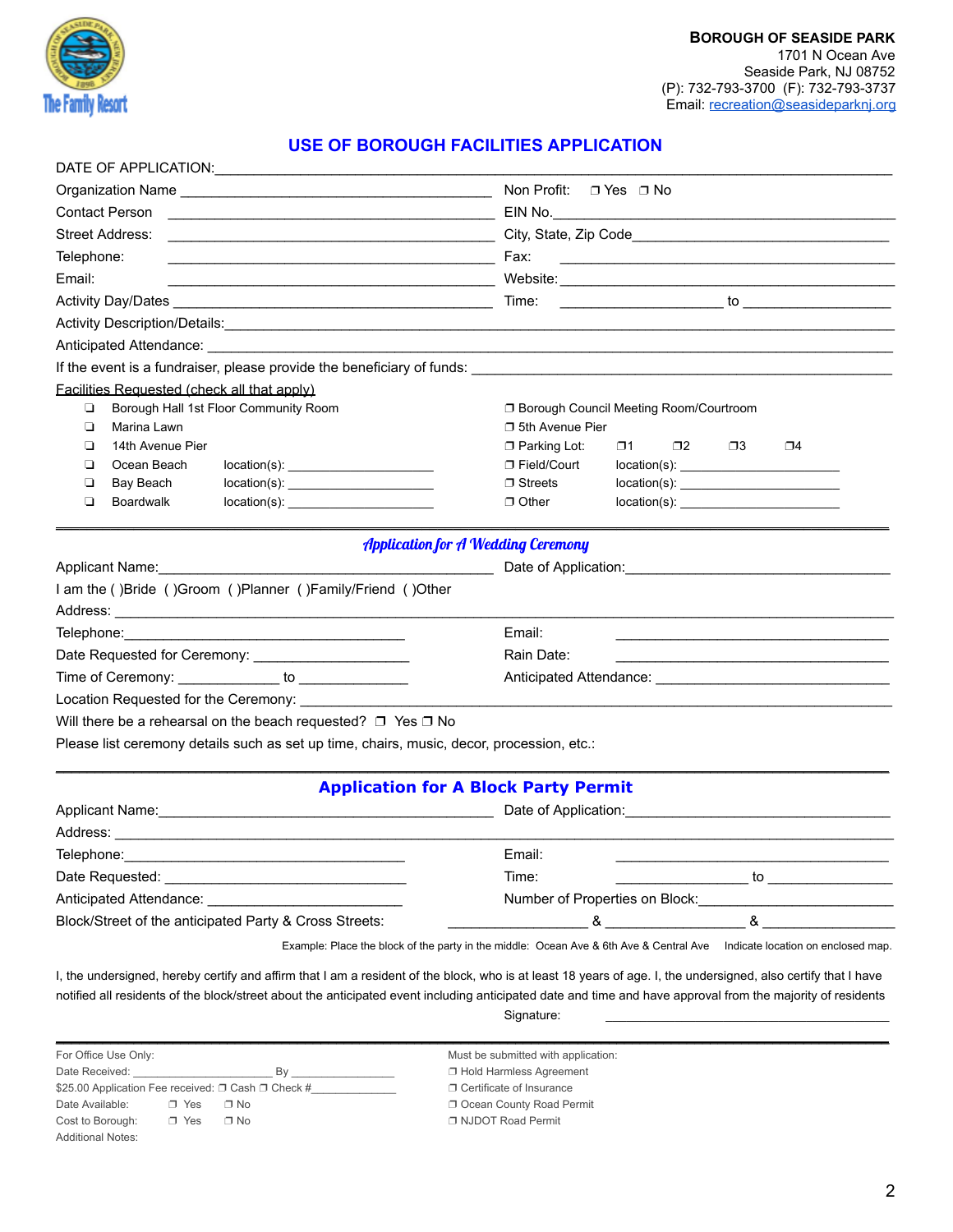

BOROUGH OF SEASIDE PARK

ORDINANCE NO. 1665

If a special event takes place at a location during which time a beach badge is required for entry and or use, then each person in the special event shall not be exempt from the requirements of this section.

Minimum registration fee for all applicants to include the process of a *Special Event* application and permit, and to provide applicants with the list of additional municipal charges that will be applied is twenty-five dollars (\$25.00).

Minimum registration fee for all applicants to include the process of a *Filming Permit* application is: For Profit: \$200.00  $\blacksquare$  / Non-profit: \$50.00

Additional fees that may be added to the basic administrative charge are as follows:

| ❏ | Daily 4x4 vehicle permit                 |                                         | \$10.00 per day   |
|---|------------------------------------------|-----------------------------------------|-------------------|
| ❏ | Parking lot(s) within hours of operation |                                         |                   |
|   |                                          |                                         | \$750.00 1/2 day  |
| ❏ |                                          | Department of Public Works              |                   |
|   |                                          | Employee pre-event set-up,              | $$55.00$ per hour |
|   | ❏                                        | maintenance of area, post-event cleanup |                   |
|   |                                          | Provide trash receptacles, barricades   | $$5.00$ per set   |
|   |                                          | Use and maintenance restrooms           | $$100.00$ per day |
|   |                                          | Tables/Extension cord                   | $$10.00$ per      |
|   | ப                                        | Paint for marking lines                 | \$3.00 per can    |
|   | ❏                                        | Pickup truck                            | \$25.00 per hour  |
|   |                                          | Roll off Truck & Container              | \$57.00 per hour  |
|   | □                                        | Garbage Truck                           | \$57.00 per hour  |
|   |                                          | Front End Loader (large)                | \$62.00 per hour  |
|   |                                          | Compact Loader                          | \$38.00 per hour  |
|   |                                          | Backhoe                                 | $$43.00$ per hour |
|   |                                          | <b>Street Sweeper</b>                   | $$74.00$ per hour |
|   |                                          | <b>Beach Cleaner</b>                    | \$60.00 per hour  |

#### ❏ Police Department

The police department will provide a separate contract that will be specific to the type of safety needed for the event. The approved hourly rate will be applied to the event and based on the length of the event, anticipated crowd, and security needs expected.

| ❏      | Fire Department       |                                          | \$30.00-\$100.00    |  |
|--------|-----------------------|------------------------------------------|---------------------|--|
| $\Box$ | Tri-Boro First Aid    |                                          | \$30.00-\$100.00    |  |
| ❏      | <b>Street Closure</b> |                                          | $$25.00$ per street |  |
| ❏      | <b>Activity Fee</b>   |                                          | $$1\%$ of gross     |  |
| ❏      |                       | Escrow (based on anticipated attendance) |                     |  |
|        |                       | $\Box$ 1 to 1,000 people                 | \$150.00            |  |
|        | ⊔                     | 1,001 to 2,500 people                    | \$250.00            |  |
|        | ⊔                     | 2,501 to 5,000 people                    | \$500.00            |  |
|        | ⊔                     | 5,001 to 7,500 people                    | \$750.00            |  |
|        | ⊔                     | 7,501 to 10,000 people                   | \$1,000.00          |  |
|        |                       | $10,000$ people plus                     | \$2,500.00 min.     |  |
|        |                       |                                          |                     |  |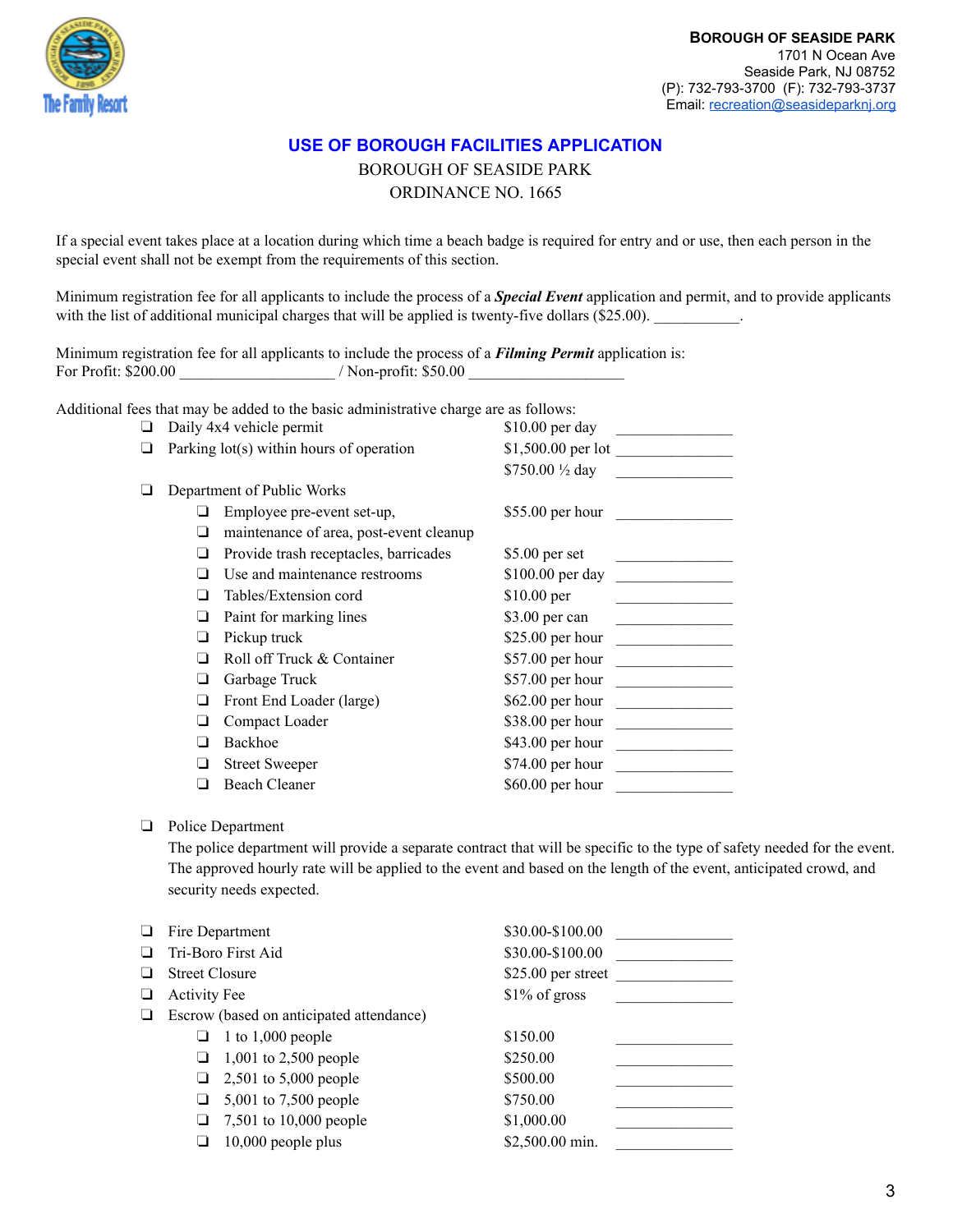

Please indicate ALL specifics required for your event.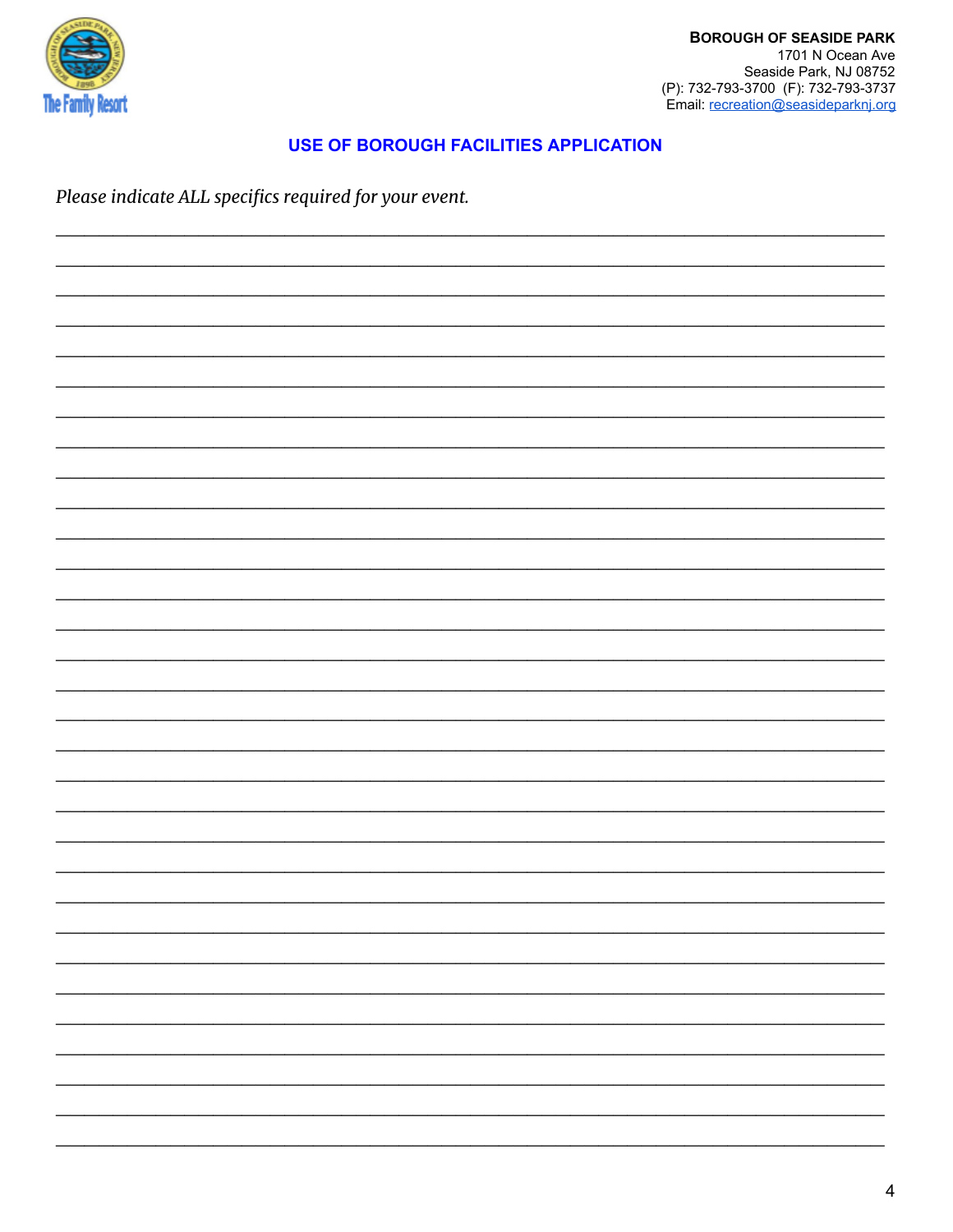

#### **HOLD HARMLESS AND INDEMNIFICATION AGREEMENT**

BETWEEN **BOROUGH OF SEASIDE PARK**, a municipal corporation of the State of New Jersey, having offices at 1701 North Ocean Avenue, Seaside Park, NJ 08752 AND

Outside Organization utilizing Municipal Property or Facilities

Address (Not Post Office Box)

Telephone Number

Organization Type (individual(s), Partnership, Corporation (Profit), Corporation (Not-for-Profit), Association, Limited Liability Company, Club, Public Entity)

In consideration of the use of municipal property or facilities on  $\qquad \qquad$ , 20  $\qquad$  the undersigned Outside Organization agrees to indemnify and hold harmless the Borough of Seaside Park, its officers, agents, and/or employees from any and all liability, claims, costs, including reasonable attorney's fees, arising out of the use of municipal property or facilities by this Outside Organization.

The undersigned understands and acknowledges that this hold harmless and indemnification agreement requires that Seaside Park be indemnified from any losses or damages resulting from the acts or omissions from any guest, participant, visitor, or other person attending the event referred to in this agreement. This hold harmless and indemnification agreement shall also pertain to any claims due to Seaside Park's negligence. The undersigned further agrees to release any claim that they may now have or have in the future against Seaside Park relating to the use of municipal property or facilities, including claims due to Seaside Park's negligence.

The undersigned further agrees to furnish Seaside Park with a Certificate of Insurance naming the Borough of Seaside Park as an insured party. The Certificate of Insurance must evidence the provision of general liability, bodily injury and property damage coverage with minimum limits of liability not less than \$1,000,000 single incident/\$2,000,000 aggregate.

> 1. In order to induce Seaside Park to accept this hold harmless and indemnification agreement, the following information concerning the intended use of municipal property or facilities is provided:

| a.             | The purpose of the event is:                                     |
|----------------|------------------------------------------------------------------|
| b.             | The total number of persons anticipated to attend this event is: |
| $\mathbf{c}$ . | Alcoholic beverages (will) or (will not) be served:              |
| d.             | Live entertainment (will) or (will not) be provided:             |
| e.             | Other:                                                           |

| $-1$<br>i signed on this<br>This agreement has been s<br>day |  | n authorized person of the Outside Organization si<br>hv<br>an | sponsoring<br>r this event. |
|--------------------------------------------------------------|--|----------------------------------------------------------------|-----------------------------|
|--------------------------------------------------------------|--|----------------------------------------------------------------|-----------------------------|

Witness:

(Please Print Name)

Name of Outside Organization

Authorized Signature

| Print<br>My commission expires: | Notary Public Signature | [Seal] |
|---------------------------------|-------------------------|--------|
|                                 |                         |        |
|                                 |                         |        |

#### **INSURANCE DISCLOSURE STATEMENT**

The Outside Organization acknowledges that Seaside Park has disclosed that it does not maintain any regular or special insurance coverage for any Outside Organization (individual(s), partnership, corporation (profit), corporation (not for profit), association, Limited Liability Company, club, public entity, or similar entity) using municipal property or facilities. Seaside Park's authorization to an Outside Organization to use its public property or facilities is merely an accommodation to the Outside Organization. The Outside Organization acknowledges that Seaside Park does not maintain any regular or special insurance coverage relating to the event to be held by the Outside organization. The individual signing this agreement agrees to make all participants in the event aware of this disclosure.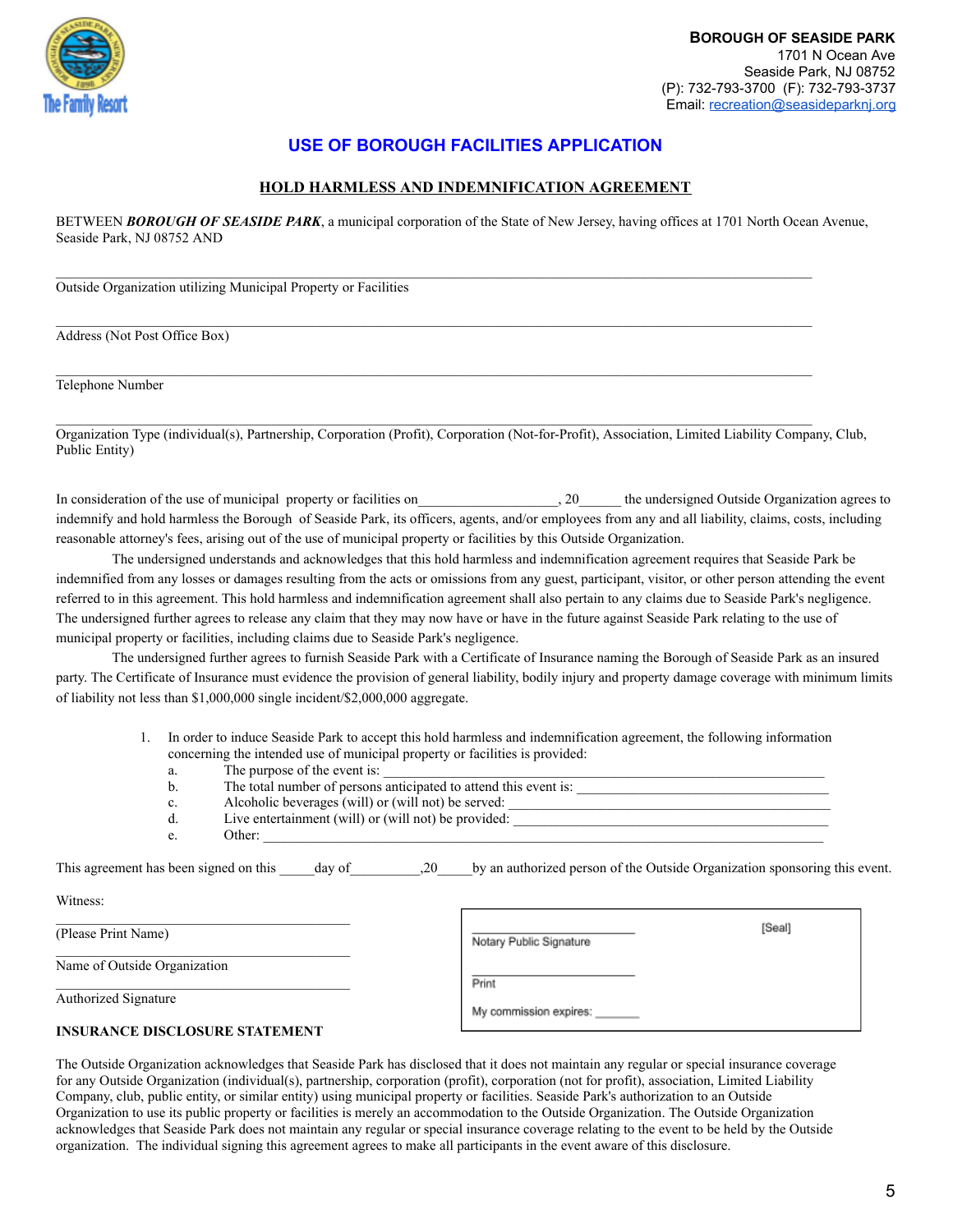

\_\_\_\_\_\_\_\_\_\_\_\_\_\_\_\_\_\_\_\_\_\_\_\_\_\_\_\_\_\_\_\_\_\_\_\_\_\_\_\_\_\_\_\_\_\_\_\_\_\_\_\_\_\_\_\_\_\_

# *Indicate and describe your intended route:*

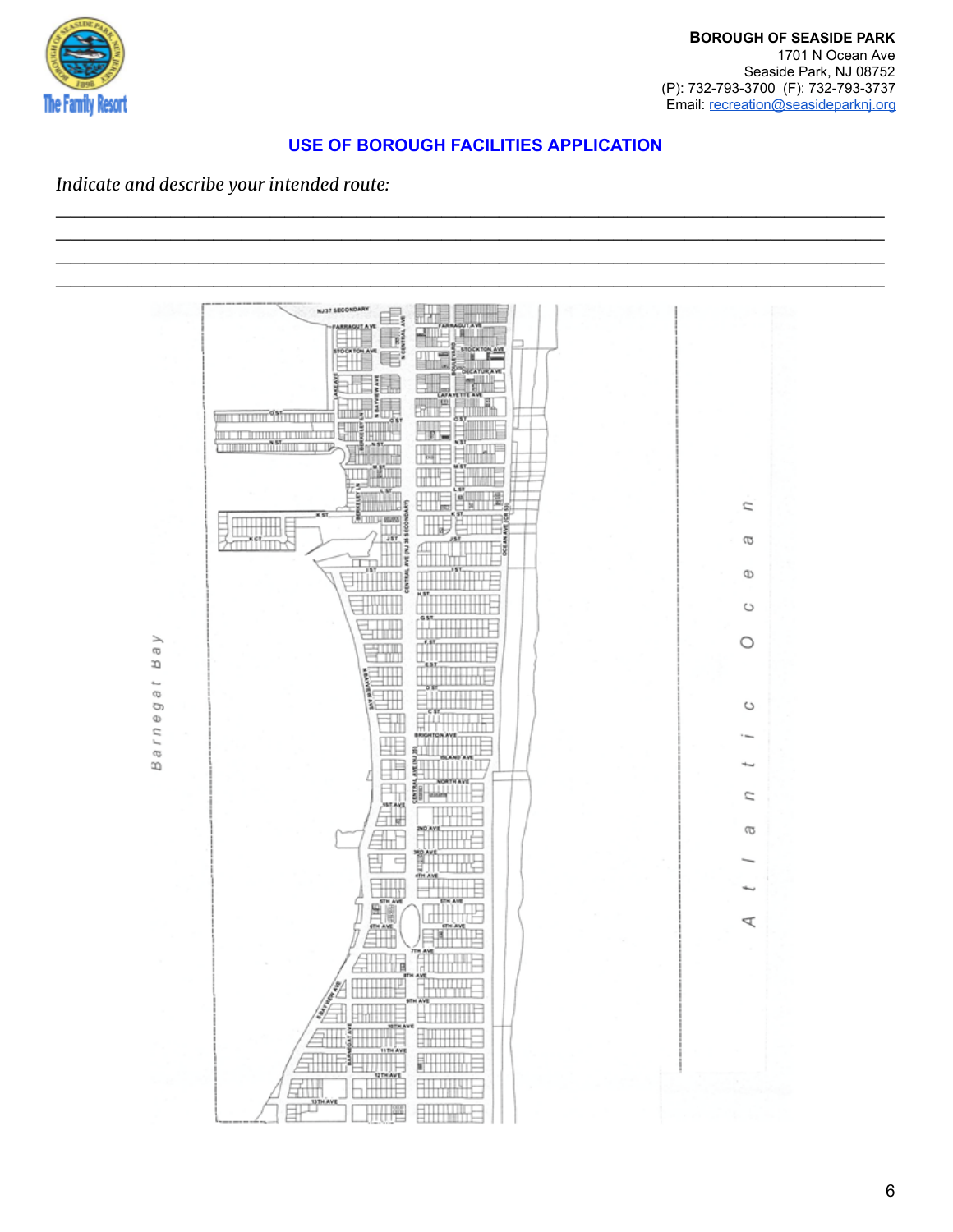

### **APPLICATION FOR PARADE PERMIT**

Attached is the Application form to be submitted for Ocean County's approval for Parade Permits. The

**Application Requirements:** 

- 1. Application must be printed out on legal size paper (8.5" x 14").
- 2. A Certificate of Insurance with Ocean County as Additional Insured must be included with the completed Application.
- 3. A sketch is required to be attached to the Application clearly indicating the parade route.
- 4. A Traffic Safety Plan must accompany the Application.

Completed Application should be mailed to:

Office of the Ocean County Engineer 129 Hooper Avenue **PO Box 2191** Toms River, NJ 08754-2191

If you have any questions or require additional information please contact the Office of the Ocean **County Engineer.** 

> Office: 732-929-2130 Fax: 732-506-5182